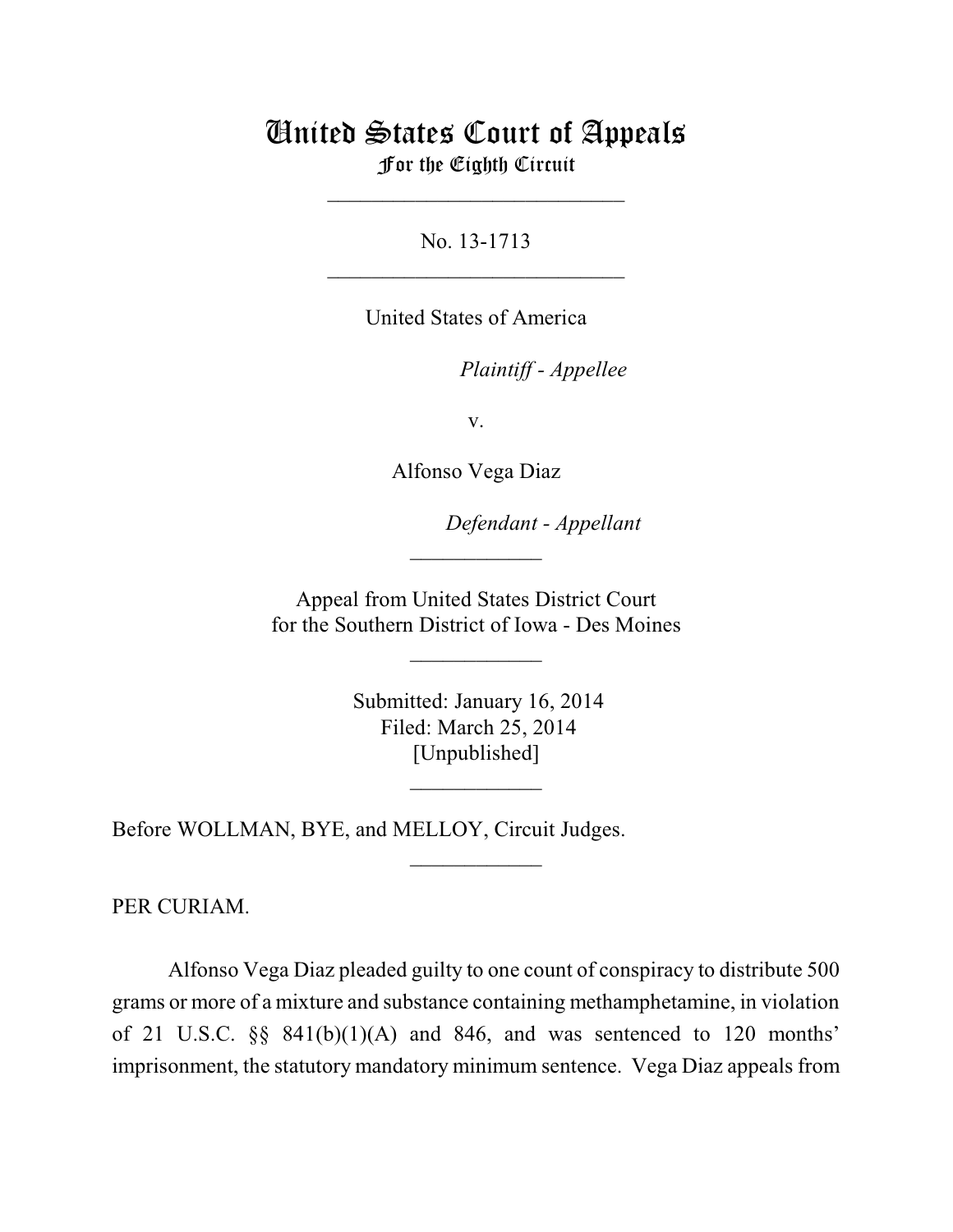his sentence, arguing that the district court<sup>1</sup> clearly erred in denying him relief under the safety-valve provision of 18 U.S.C. § 3553(f). We affirm.

Aconfidential informant purchasedmethamphetamine fromVega Diaz and his brother-in-law, Sergio Juarez Mata, during three controlled buys. On July 18, 2012, Vega Diaz, Juarez Mata, and the confidential informant met at a motel and then went together by vehicle to a different location. When they arrived, Vega Diaz and the confidential informant waited in the vehicle while Juarez Mata exited and obtained methamphetamine from Adan Garcia Mendoza. Upon Juarez Mata's return, the confidential informant purchased one ounce of methamphetamine, and Vega Diaz counted the buy money. On July 23, 2012, the confidential informant purchased one ounce of methamphetamine directly from Vega Diaz. On August 8, 2012, the confidential informant again tried to purchase one ounce of methamphetamine from Vega Diaz, but he was unable to do so because Vega Diaz could not procure the drugs. The confidential informant overheard a phone call between Vega Diaz and Garcia Mendoza, during which they discussed a shipment of methamphetamine. The next day, the confidential informant purchased one ounce of methamphetamine from Vega Diaz. Law enforcement officials then instructed the confidential informant to order three additional ounces of methamphetamine, which he did. Garcia Mendoza delivered three ounces to Vega Diaz, who was in possession of the methamphetamine when he was arrested. A search of Garcia Mendoza's stash house revealed four-anda-half pounds of methamphetamine.

Following Vega Diaz's guilty plea, he requested a proffer interview so that he could seek relief from the statutory mandatory minimum sentence under the safetyvalve provision of 18 U.S.C. § 3553(f). Lonnie Namanny, a special agent with the Drug Enforcement Administration, conducted the interview. Vega Diaz told

<sup>&</sup>lt;sup>1</sup>The Honorable Ronald E. Longstaff, United States District Judge for the Southern District of Iowa.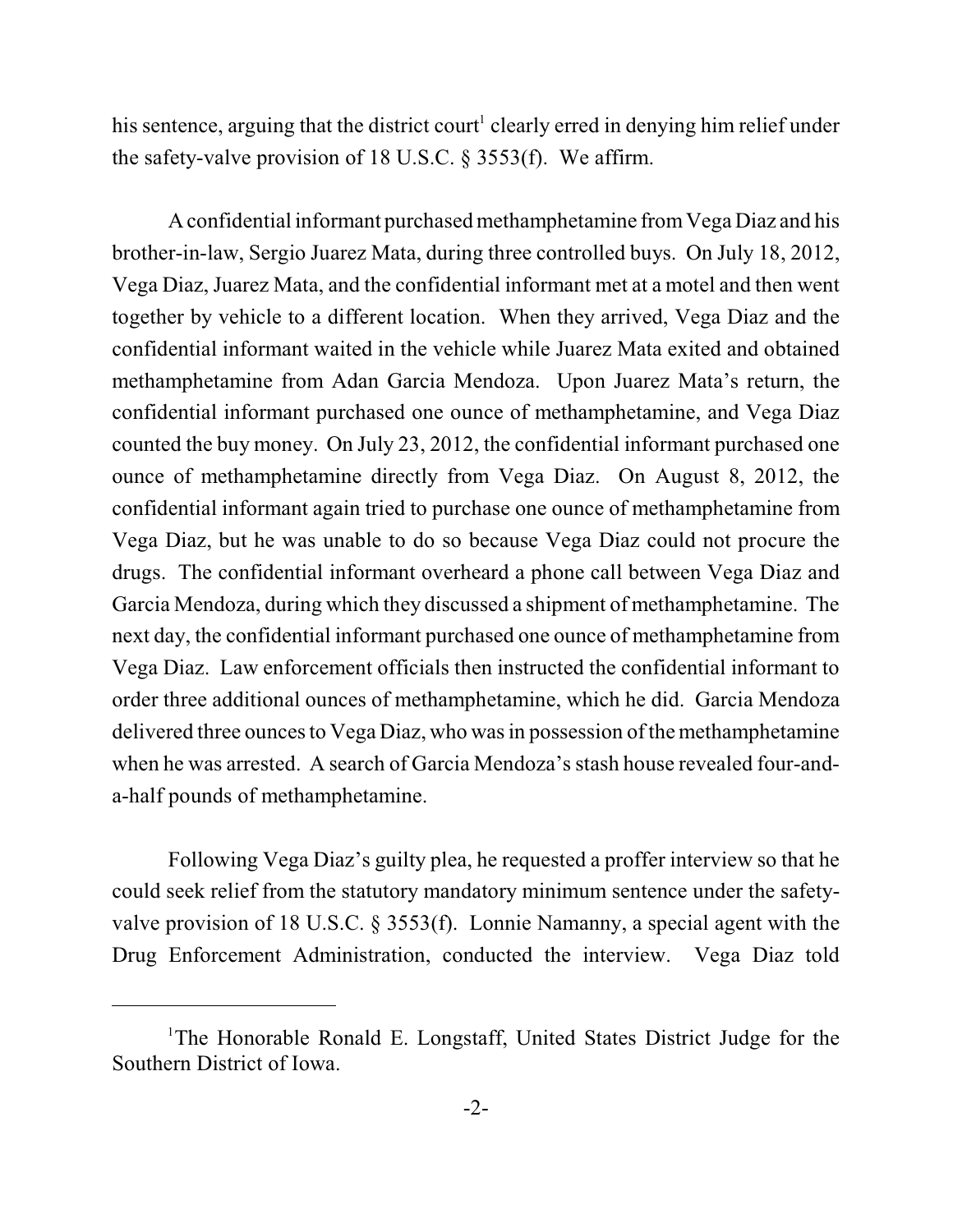Namanny that Juarez Mata had introduced him to Garcia Mendoza, whom he did not know well. Vega Diaz said that he had sold methamphetamine only to the confidential informant and only on the dates of the controlled buys. According to Namanny, Vega Diaz later admitted that he also had sold methamphetamine to an unknown person at a bar. Vega Diaz claimed that he did not know how much the confidential informant paid for the methamphetamine, but later said that he had charged \$1500 for one ounce. Namanny did not believe that Vega Diaz was being truthful and thought that he was minimizing his role in the conspiracy. Namanny terminated the interview after thirty minutes.

Namanny and Vega Diaz testified at the sentencing hearing. Namanny testified that the quantities of methamphetamine that Vega Diaz sold were consistent with quantities sold by a drug dealer, not by an addict who was selling to obtain drugs for personal use. Vega Diaz testified that he had sold methamphetamine on three occasions to the confidential informant, but he denied having sold methamphetamine to an individual in a bar or having admitted to Namanny that he had done so. Vega Diaz also testified that he did not know how much the confidential informant paid for the drugs. The district court denied safety-valve relief, finding that Vega Diaz had failed to truthfully provide to the government all information he had concerning the conspiracy:

[A]fter carefully considering the evidence, I think that during the interview [Vega Diaz] gave inconsistent statements to the agent, and in doing that severely damaged his credibility, and by testifying today, I don't see where he added anything that would allow me to find at this time that he is carrying his burden of providing truthful information.

Vega Diaz contends that he was entitled to a safety-valve sentence reduction under 18 U.S.C. § 3553(f). "Safety-valve relief allows the district court to disregard an applicable statutory minimum if certain requirements are met." United States v. Barrera, 562 F.3d 899, 902 (8th Cir. 2009). There are five statutory requirements for